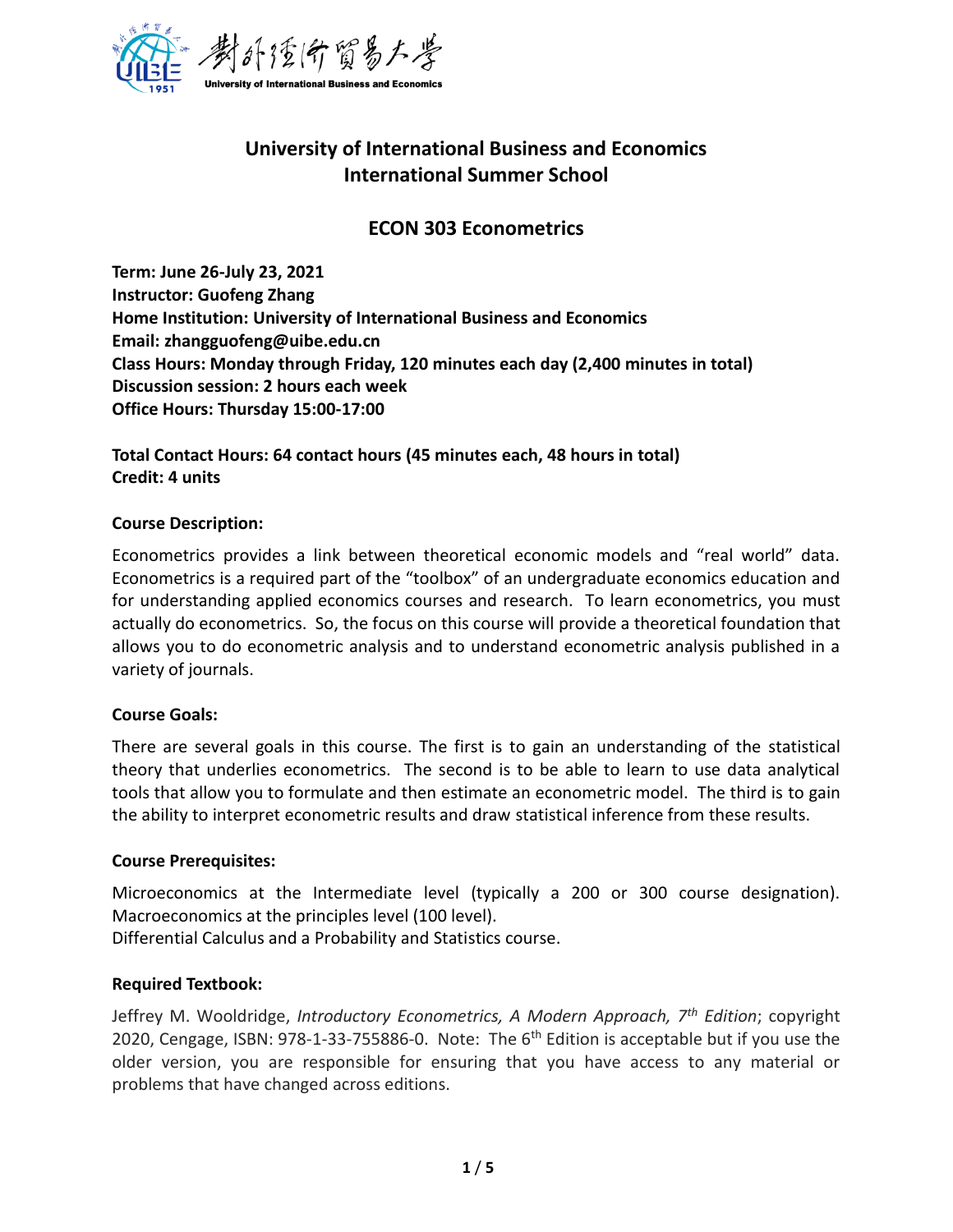

# **Required Software Package:**

We will use Stata software for econometric analysis in this course. You should be familiar Stata through this course if you want to continue your studies in econometrics when you get back to your "home" university. You can also use other tools, like R, SPSS, Matlab, to conduct the econometric analysis, but, in class, the materials will be presented in Stata format.

# **Grading Policy:**

# **Grades will be based on the following (1000 points—i.e. 25% is 250 points):**

- Exams: Two Exams, each worth **25% of final grade**; Exam 1 on Thursday, 8 July; Exam 2 on Friday, 23 July; **(total 50% of course; 500 points)**
- Homework, **10% of the grade**.
	- $\circ$  Homework grading: If you try to answer—hopefully successfully—the assigned problem or problems—you will receive credit for that assignment. Trying and turning in all the homework assignments (on time) will earn you the full 10%.
		- Late homework and missing assignments will decrease your homework grade.
	- o Homework is to be turned in individually. You are encouraged to work problems with classmates, but you must turn in your own assignment.
- Project/Paper: **40% of the grade. Project/Paper due at the start of class on Thursday 22 July. No late papers accepted unless there are extenuating circumstances.** 
	- $\circ$  For this project, you are to formulate an econometric model, find the data, estimate the model, and interpret the results. The paper should be no more than 3 pages including your results, but not including your cover page. (You should be prepared to provide your actual computer results should I ask for them as backup to your paper.)
		- Paper format is
			- Cover page with name, title and certification of individual work
			- One paragraph introduction
			- One or two paragraphs about your model and why it is important
			- One paragraph about the source of your data
			- One paragraph detailing your testable hypotheses
			- Two or three paragraphs interpreting your results
				- o Your results need to be presented in a table or tables at the end of the paper
			- One or two paragraphs as a conclusion
		- Paper is to be written in Word and **printed out**. Paper is due at the start of the 22 July class.
		- The model must be more complex than simple linear regression and must include testable hypothesis or hypotheses.
		- Please tell me your proposed topic in a one paragraph submission (**printed out**) at the start of the 1 July class. The paragraph should clearly state the subject of the project and your reason for choosing this topic.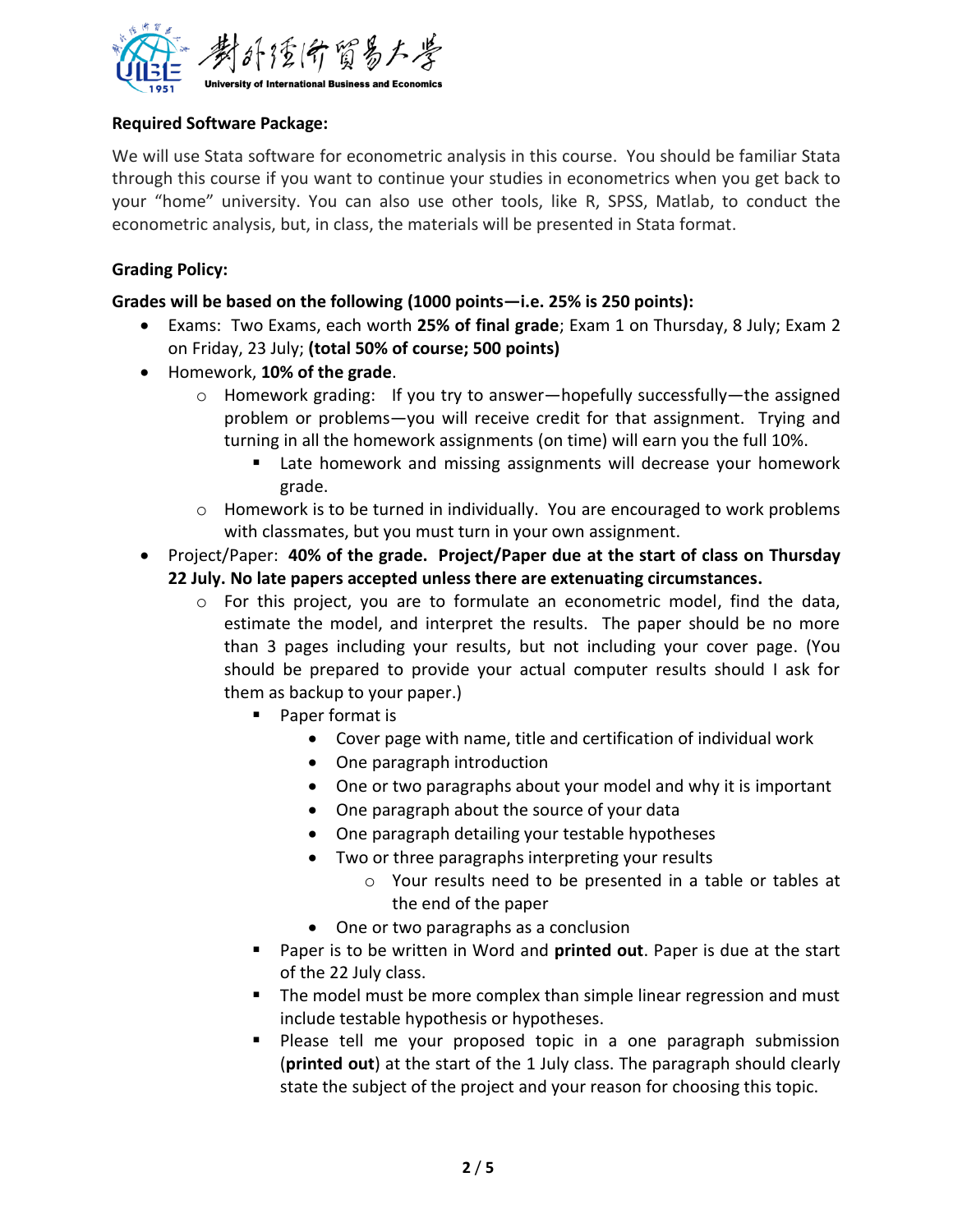

- The project is individual work. You can consult with the TA or with me.
- Preliminary presentation of paper—in-progress review using slides (e.g. PowerPoint; 5-10 minutes); Monday, 12 July.
- Final presentation of paper results—using slides (e.g. PowerPoint; 10-15 minutes); Thursday, 22 July.

## **Grading Scale:**

Assignments and examinations will be graded according to the following grade scale:

| A    | 90-100    | C+ | 72-74    |
|------|-----------|----|----------|
| А-   | 85-89     |    | 68-71    |
| $B+$ | 82-84     | C- | 64-67    |
| B    | 78-81     | D  | 60-63    |
| B-   | $75 - 77$ |    | below 60 |

## **Class Expectations:**

Students are expected to:

- $\diamond$  Attend all classes and be responsible for all material covered in class and otherwise assigned. Any unexcused absence may impact a student's grade.
- $\diamond$  Adhere to standards of academic integrity appropriate for UIBE and your home university.
- $\diamond$  Not text, phone, play games nor engage in computer activities unrelated to class during class time.
- $\diamond$  Complete the day's required reading before class and turn in assignments on time.
- $\diamond$  Review the previous day's notes before class; make notes about questions you have about the previous class or the day's reading.

 $\diamond$  Participate in class discussions.

*Econometrics is a difficult and important aspect of the undergraduate economics curriculum and requires your dedication to learning the material.* 

## **Attendance:**

Summer school is very intense and to be successful, and students need to attend every class. Attendance will be recorded. Occasionally, due to illness or other unavoidable circumstance, a student may need to miss a class. Any unexcused absence may impact on the student's grade. Moreover, UIBE policy is that a student who has missed more than one-third of a course will fail the course.

## **Course Schedule:**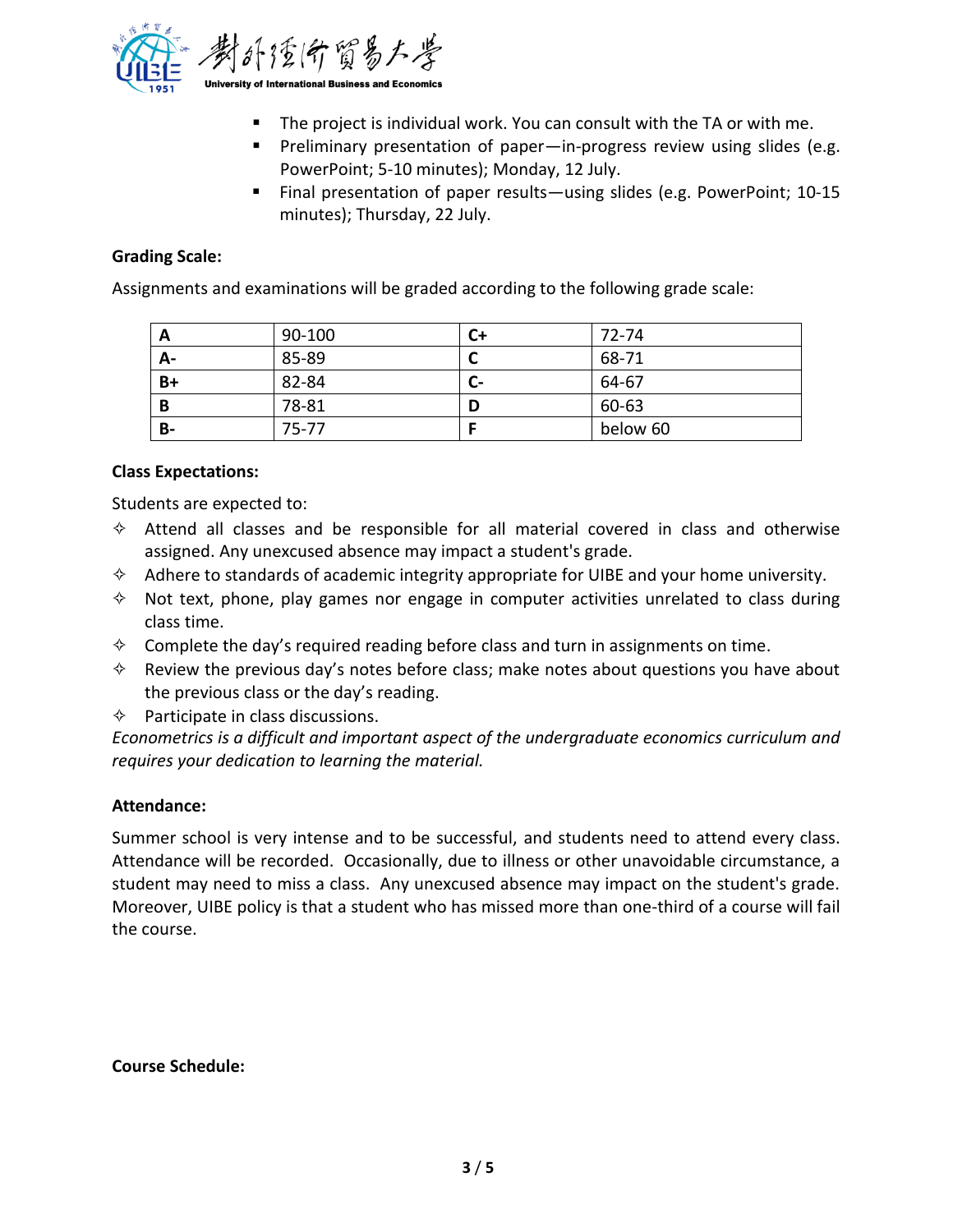

The planned schedule below may be modified to suit the interests or abilities of the enrolled students or to take advantage of special opportunities or events that may arise during the term.

| Day and<br>Date              | Topic(s)                                                                                          | Wooldridge<br><b>Text Readings</b> | Problems are due at the<br>start of the next class<br>period |
|------------------------------|---------------------------------------------------------------------------------------------------|------------------------------------|--------------------------------------------------------------|
| Day 1<br>[Mon, 28<br>June]   | Introduction to Econometrics<br>and Economic Data and<br>Introduction to Stata (data<br>analysis) | Chapter 1                          | <b>Text Problem-Computer</b><br>Exercises (C1)               |
| Day 2<br>[Tue,29<br>June]    | Stata Hands-On: data<br>processing                                                                |                                    |                                                              |
| Day 3<br>[Wed, 30<br>June]   | Stata Hands-On: statistics<br>analysis and graphs                                                 |                                    |                                                              |
| Day 4<br>[Thurs, 1<br>July]  | The Simple Regression Model:<br><b>OLS</b> estimates                                              | Chapter 2                          | Paragraph on paper topic<br>due                              |
| Day 5<br>[Fri, 2 July]       | The Simple Regression Model:<br>pro unbiasedness of OLS<br>estimates                              | Chapter 2                          |                                                              |
| Day 6<br>[Sat, 3 July]       | <b>Discussion hours</b>                                                                           |                                    |                                                              |
| Day 7<br>[Mon, 5<br>July]    | The Simple Regression Model:<br>variances of OLS estimates                                        | Chapter 2                          |                                                              |
| Day 8<br>[Tue, 6 July]       | <b>Multiple Regression Analysis:</b><br>OLS estimation                                            | Chapter 3                          |                                                              |
| Day 9<br>[Wed, 7<br>July]    | <b>Multiple Regression Analysis:</b><br>unbiasedness of OLS estimation                            | Chapter 3                          |                                                              |
| Day 10<br>[Thurs, 8<br>July] | Exam 1                                                                                            |                                    | Exam 1                                                       |
| Day 11<br>[Fri, 9 July]      | <b>Multiple Regression Analysis:</b><br>variances of OLS estimation                               | Chapter 3                          | Catch Up                                                     |
| Day 12<br>[Sat, 10 July]     | <b>Discussion hours</b>                                                                           |                                    |                                                              |
| Day 13<br>[Mon, 12<br>July]  | Presentation                                                                                      |                                    | <b>Preliminary Presentation of</b><br>Paper                  |
| Day 14                       | <b>Multiple Regression Analysis:</b>                                                              | Chapter 4                          |                                                              |